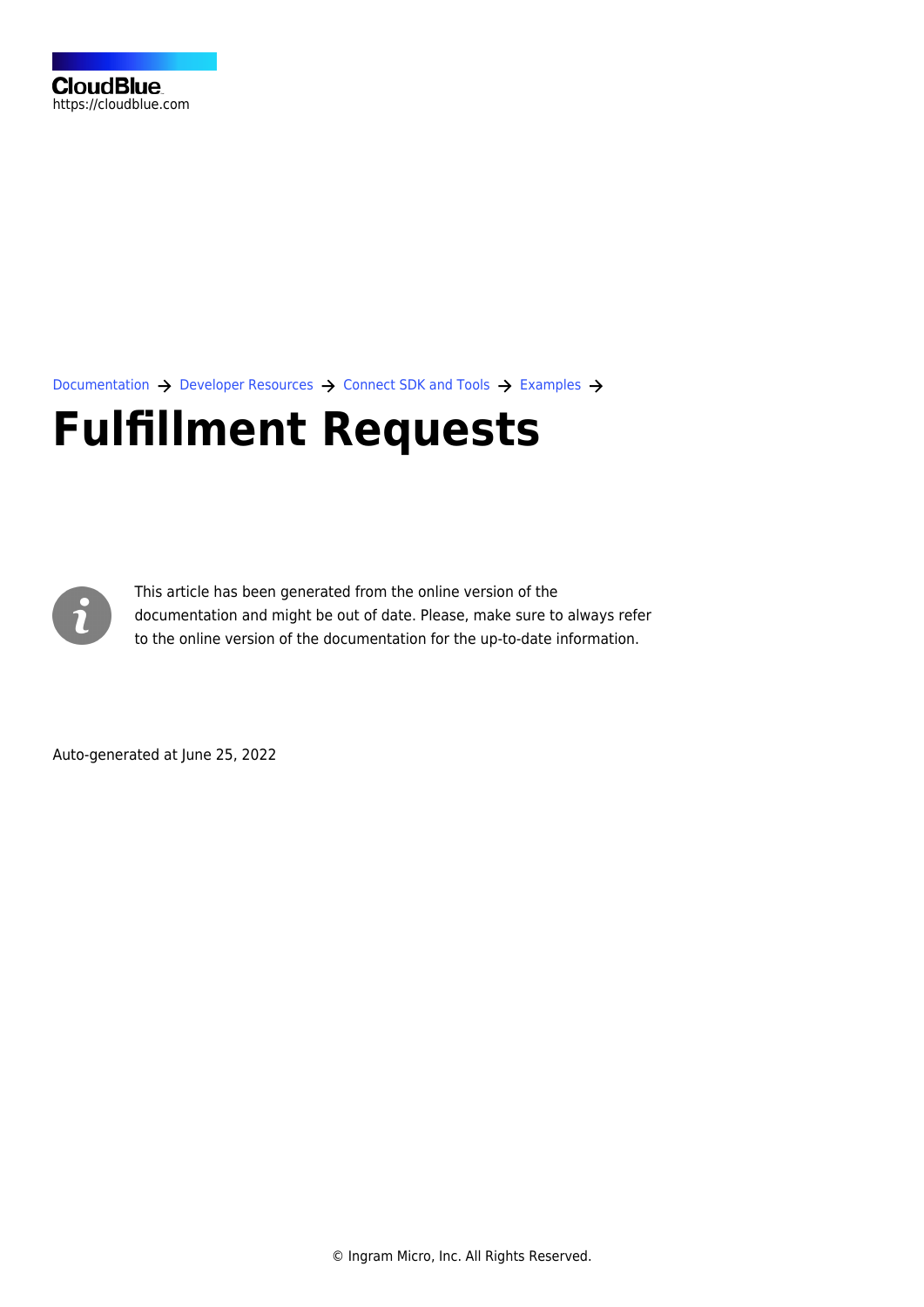#### **Introduction**

The fulfillment request (also called subscription request or asset request) processing represents an operation that manages the product purchases, product provisioning by Vendors, and other involved businesses flows, such as collecting or providing information.

In general, Vendors are required to process fulfillment requests and specify whether these requests are Approved or Failed. Some Vendor's systems allow setting a callback URL to notify when requests and subscriptions change their statuses. Other callbacks, for example, can be used to execute the pooling process.

Note that fulfillment request processing is asynchronous. Namely, Distributor or Distributor systems generate a subscription and a fulfillment request. Thereafter, Vendors are required to approve or reject the request and consequently activate or terminate the subscription. Most business cases also include processing tier configuration and specifying parameters (such as activation links, addresses or phone numbers).

Refer to the [Subscription](https://connect.cloudblue.com/community/modules/subscriptions/fulfillment-requests/) module documentation to learn more about fulfillment requests and subscription processing on the CloudBlue Connect platform.

Furthermore, learn more about fulfillment scenarios automation by watching the following video tutorial:

#### **Resources**

The following introduces and describes resources that are used to automate fulfillment requests processing on the platform:

#### **Create new subscription**

| <b>Resource</b>      | /tenant                     |
|----------------------|-----------------------------|
| Method               | <b>POST</b>                 |
| <b>Body</b>          | JSON with subscription data |
| <b>Response</b>      | 201                         |
| <b>Response Body</b> | Status of subscription      |
| <b>Example</b>       | Create a new subscription   |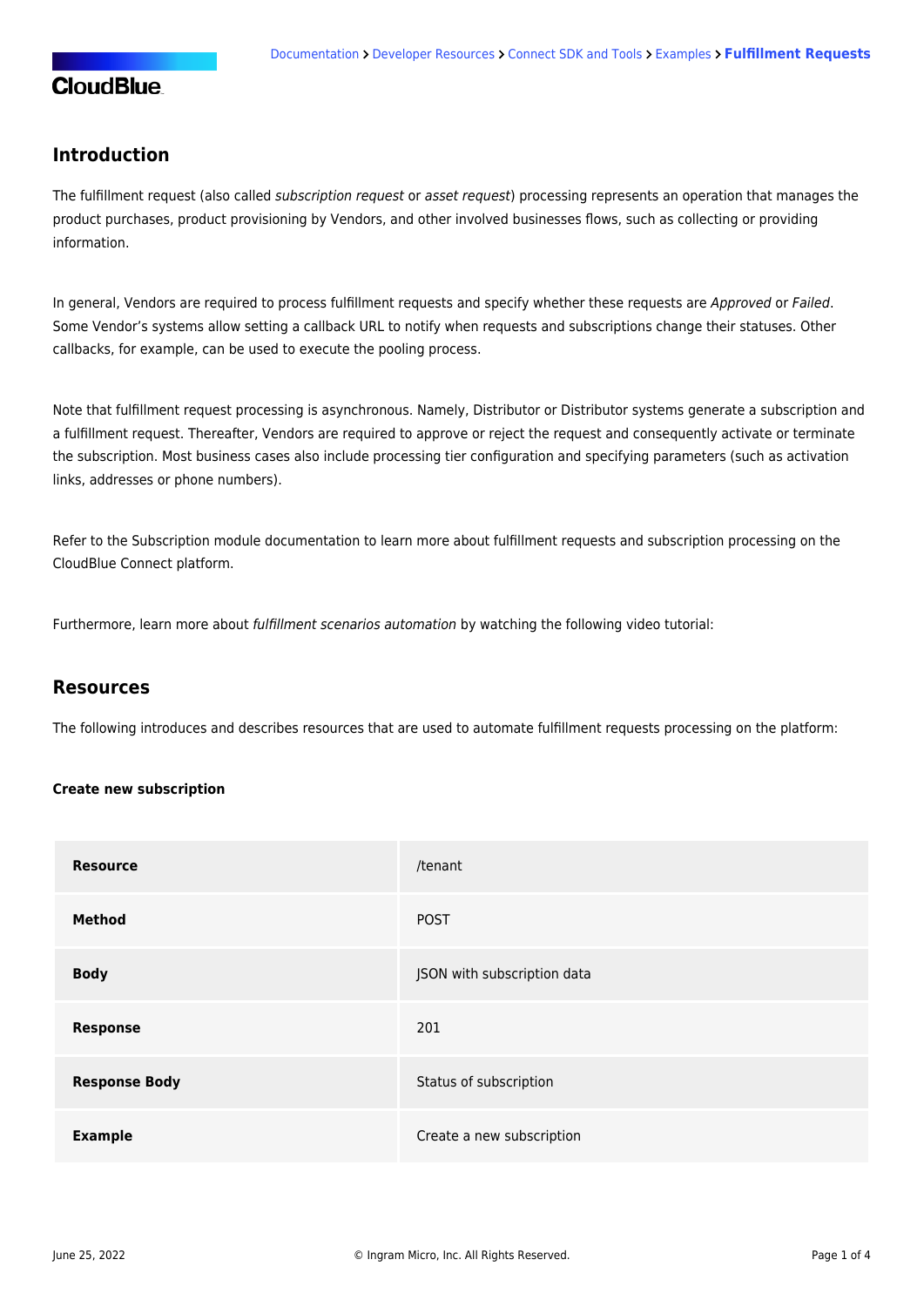## **CloudBlue**

#### **Get subscription**

| <b>Resource</b>      | /tenant/{id}            |
|----------------------|-------------------------|
| <b>Method</b>        | <b>GET</b>              |
| <b>Body</b>          |                         |
| <b>Response</b>      | 200                     |
| <b>Response Body</b> | Status of subscription  |
| <b>Example</b>       | Get a subscription data |

#### **Update subscription resource limits**

| <b>Resource</b>      | /tenant/{id}                  |
|----------------------|-------------------------------|
| <b>Method</b>        | <b>PUT</b>                    |
| <b>Body</b>          | json with resource limit data |
| <b>Response</b>      | 200                           |
| <b>Response Body</b> |                               |
| <b>Example</b>       | Subscription resources        |

#### **Delete subscription**

| Resource | /tenant/{id}  |
|----------|---------------|
| Method   | <b>DELETE</b> |
| Body     |               |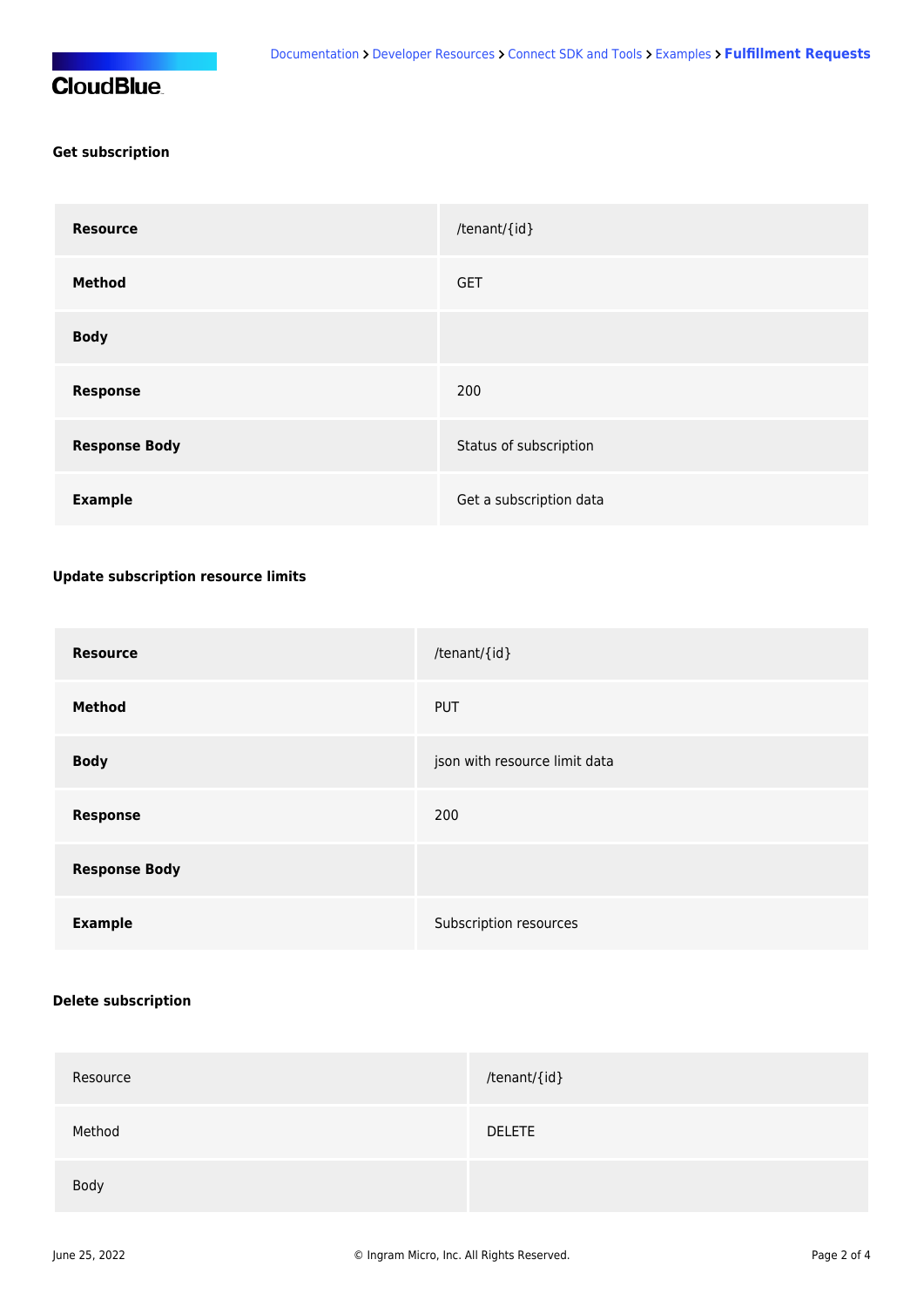## **CloudBlue**

| Response      | 204                 |
|---------------|---------------------|
| Response Body |                     |
| Example       | Delete subscription |

#### **Suspend subscription**

| <b>Resource</b>      | /tenant/{id}/disable |
|----------------------|----------------------|
| <b>Method</b>        | <b>PUT</b>           |
| <b>Body</b>          |                      |
| <b>Response</b>      | 204                  |
| <b>Response Body</b> |                      |
| <b>Example</b>       | Suspend subscription |

#### **Resume subscription**

| <b>Resource</b>      | /tenant/{id}/enable |
|----------------------|---------------------|
| <b>Method</b>        | <b>PUT</b>          |
| <b>Body</b>          |                     |
| <b>Response</b>      | 204                 |
| <b>Response Body</b> |                     |
| <b>Example</b>       | Resume subscription |